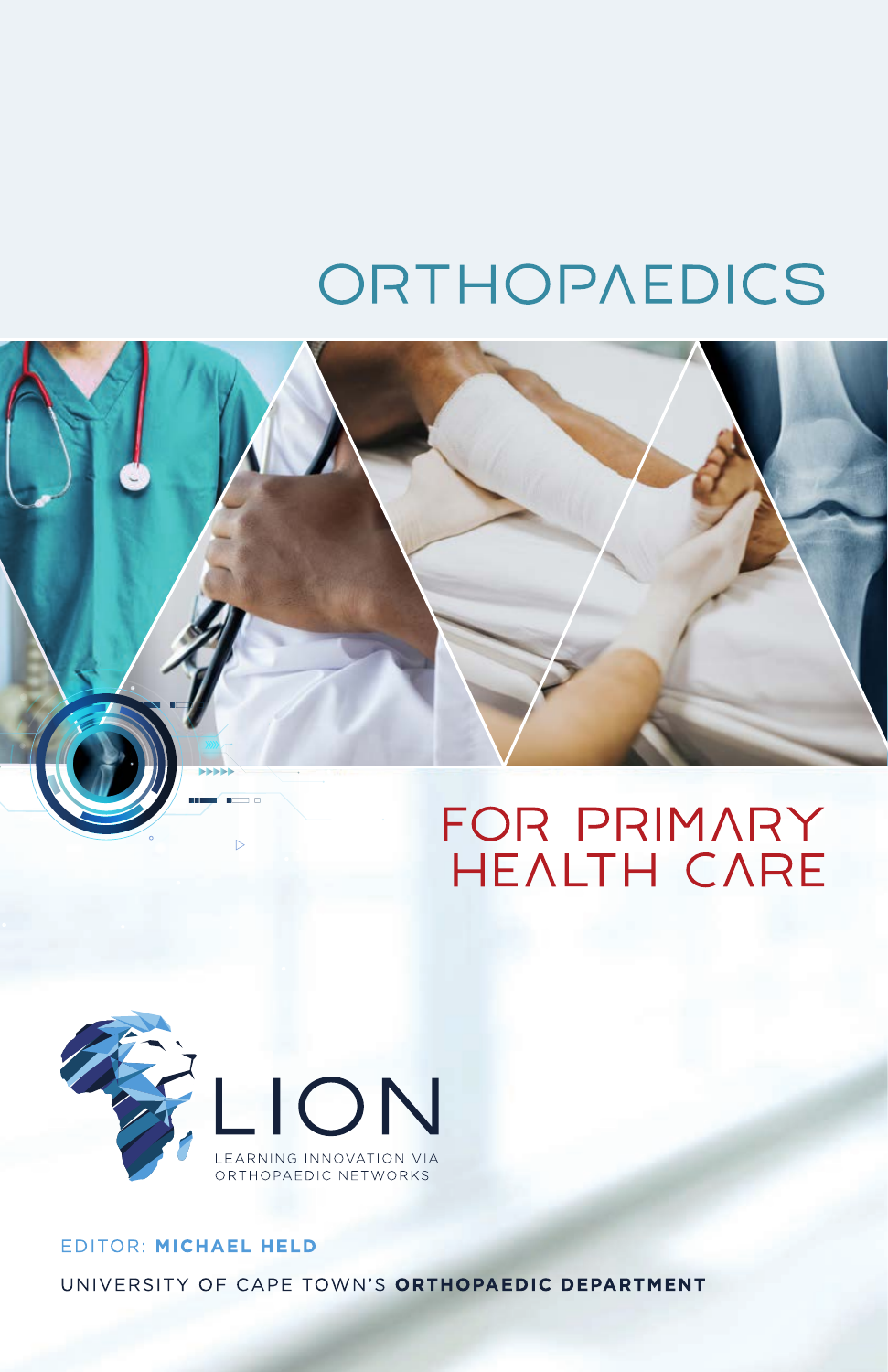# **Non-accidental injuries in children**

by Stewart Dix-Peek

# **Learning objectives**

- 1. Recognise and document signs of child abuse on clinical examination and X-Ray.
- 2. Examine for occult injuries associated with non-accidental injuries.
- 3. Do not discharge a child with suspected non-accidental injuries.
- 4. Notify relevant authorities (i.e. social worker, police service, support service).

# **Approach to children with suspected non-accidental injury**

Intentional trauma to a child or neglect with subsequent trauma. Below is an approach to children with suspected non-accidental injuries.

# **Risk factors**

#### **Parents**

- Age
- Low level of education
- History of sexual abuse/NAI as a child

1

- Absent father
- History of psychiatric illness
- **Divorce/separation of parents**
- **Mother separated from parents**
- Drug/alcohol abuse

### **Fracture pattern**

The following fracture patterns are suspicious of  $NAI'$ 

- Any fracture in a baby  $\leq 6$  months (60% chance of NAI)
- Femur fracture in  $\leq 1$  year old (50% chance of NAI)
- Old and new injuries are highly suspicious (Caffey's syndrome)
- Rib fractures (posteromedial fractures are highly suspicious)
- Metaphyseal injuries

#### **Injury pattern**

- **Fractures associated with a head** injury
- Suspicious bruising
- Unusual burns (cigarette, perineal)
- Facial trauma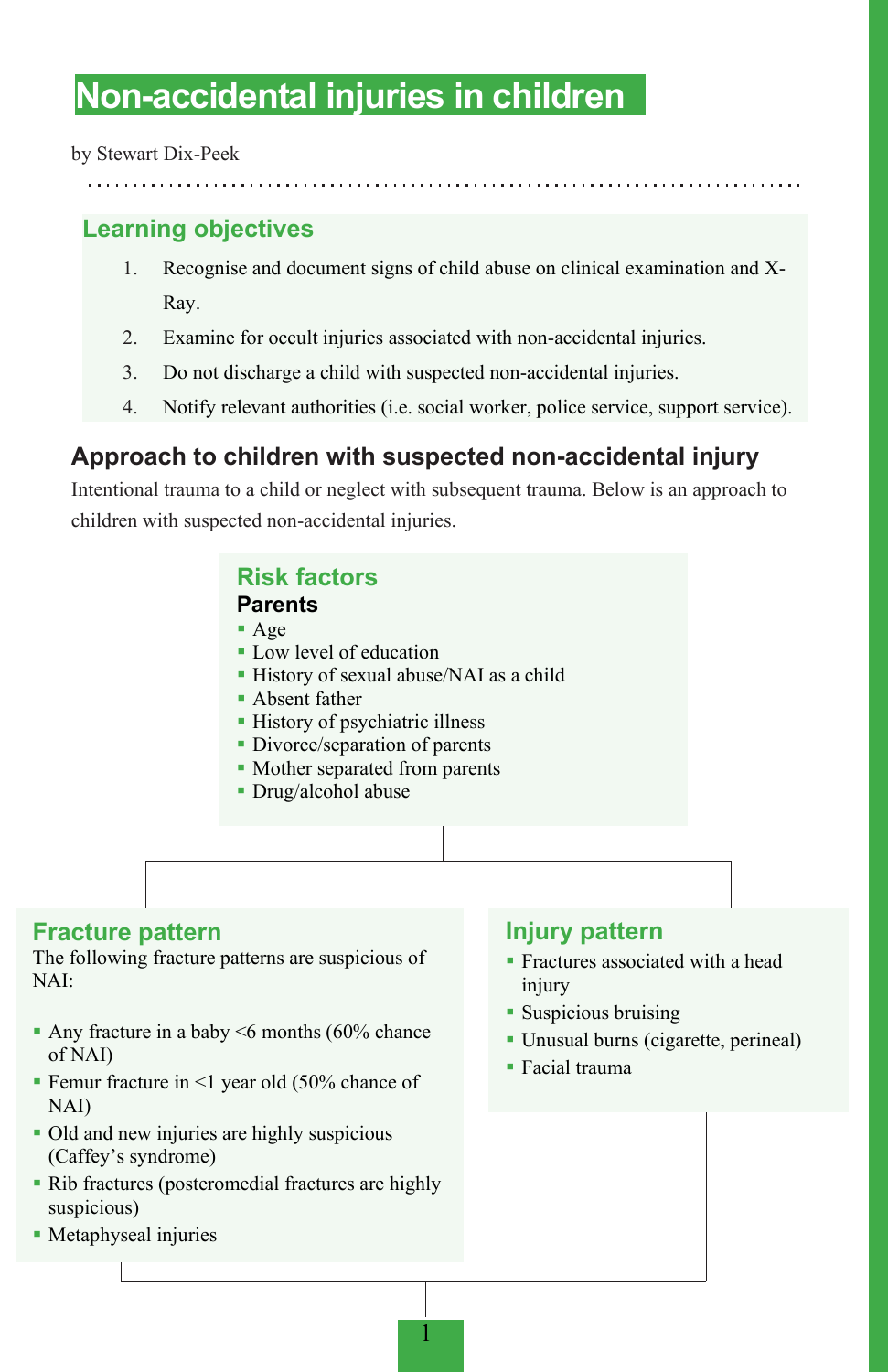## **Investigations**

- Detailed history (including collateral history)
- Consider skeletal survey in the non-verbal child (generally <3 years)
- CT brain
- Ophthalmology for retinal haemorrhages
- **Social worker investigation**

## **Duty of care**

- All NAI suspected by a medical practitioner have to be reported
- Usually, this is via the Department of Social Services
- Documentation of findings is essential and will be necessary for court proceedings
- The medical practitioner acts as an advocate of the child's rights rather than the parents'